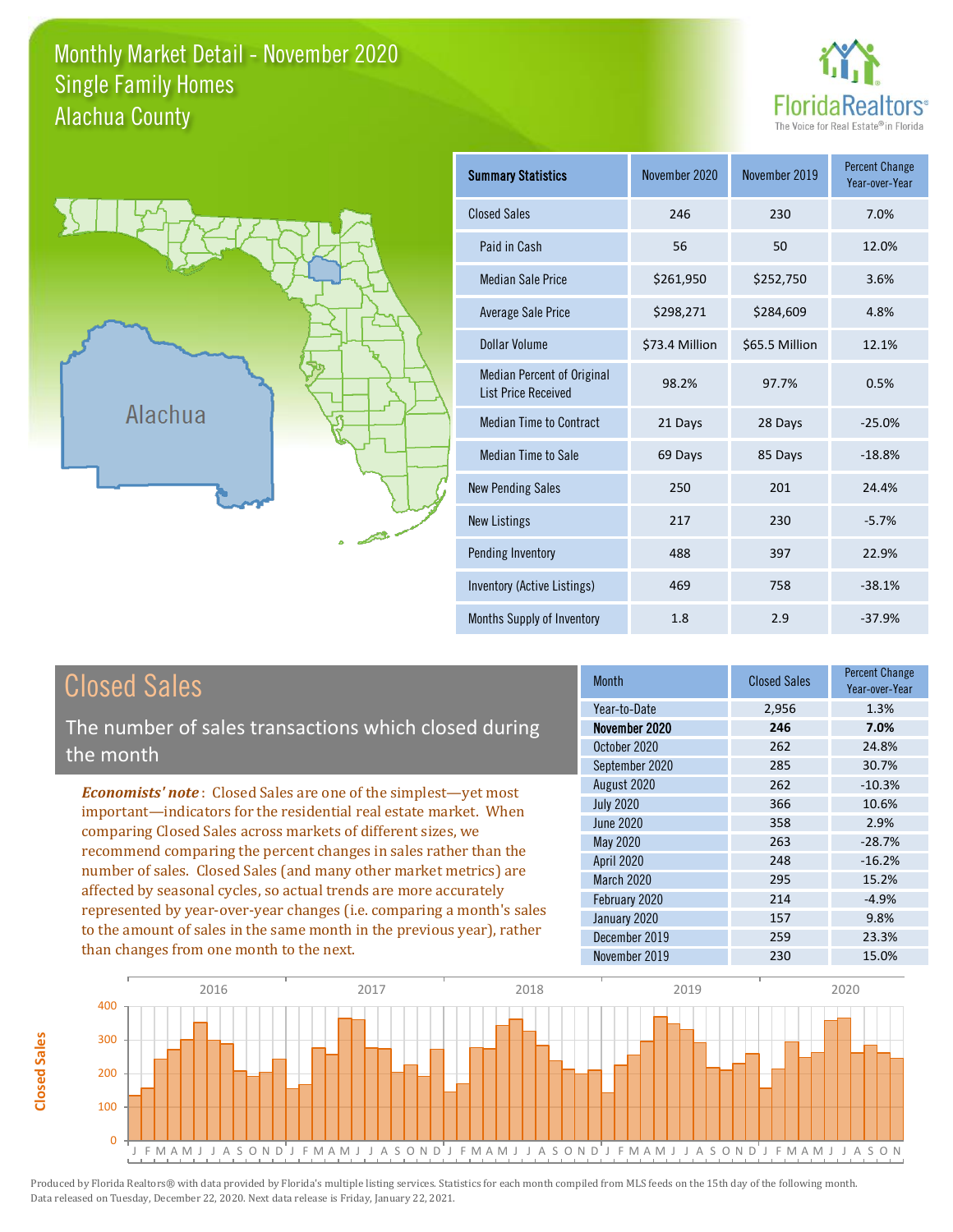

#### $$100,000 - $149,999$  14 -12.5% Sale Price Closed Sales Percent Change Year-over-Year Less than \$50,000 1 1 N/A \$50,000 - \$99,999 8 33.3% \$150,000 - \$199,999 39 -15.2% \$200,000 - \$249,999 51 13.3% \$400,000 - \$599,999 37 117.6% \$600,000 - \$999,999 12 20.0% *Economists' note:* Closed Sales are one of the simplest—yet most important—indicators for the residential real estate market. When comparing Closed Sales across markets of different sizes, we recommend comparing the percent changes in sales rather than the number of sales. Closed Sales (and many other market metrics) are affected by seasonal cycles, so actual trends are more accurately represented by year-over-year changes (i.e. comparing a month's sales to the amount of sales in the same month in the previous year), rather than changes from one month to the next. \$1,000,000 or more 1 0.0% \$250,000 - \$299,999 45 18.4% \$300,000 - \$399,999 38 -25.5% 50 60 November 2019 November 2020 50 60 Closed Sales by Sale Price The number of sales transactions which closed during the month



# Median Time to Contract by Sale Price The median number of days between the listing date and contract date for all Closed Sales during the month

*Economists' note* : Like Time to Sale, Time to Contract is a measure of the length of the home selling process calculated for sales which closed during the month. The difference is that Time to Contract measures the number of days between the initial listing of a property and the signing of the contract which eventually led to the closing of the sale. When the gap between Median Time to Contract and Median Time to Sale grows, it is usually a sign of longer closing times and/or declining numbers of cash sales.

| Sale Price            | <b>Median Time to</b><br>Contract | <b>Percent Change</b><br>Year-over-Year |
|-----------------------|-----------------------------------|-----------------------------------------|
| Less than \$50,000    | 75 Days                           | N/A                                     |
| $$50,000 - $99,999$   | 44 Days                           | 91.3%                                   |
| $$100,000 - $149,999$ | 12 Days                           | $-53.8%$                                |
| $$150,000 - $199,999$ | 7 Days                            | $-78.1%$                                |
| \$200,000 - \$249,999 | 14 Days                           | $-65.9%$                                |
| \$250,000 - \$299,999 | 21 Days                           | $-4.5%$                                 |
| \$300,000 - \$399,999 | 23 Days                           | 43.8%                                   |
| \$400,000 - \$599,999 | 41 Days                           | $-63.1%$                                |
| \$600,000 - \$999,999 | 57 Days                           | $-70.8%$                                |
| \$1,000,000 or more   | 0 Days                            | -100.0%                                 |



**Closed Sales**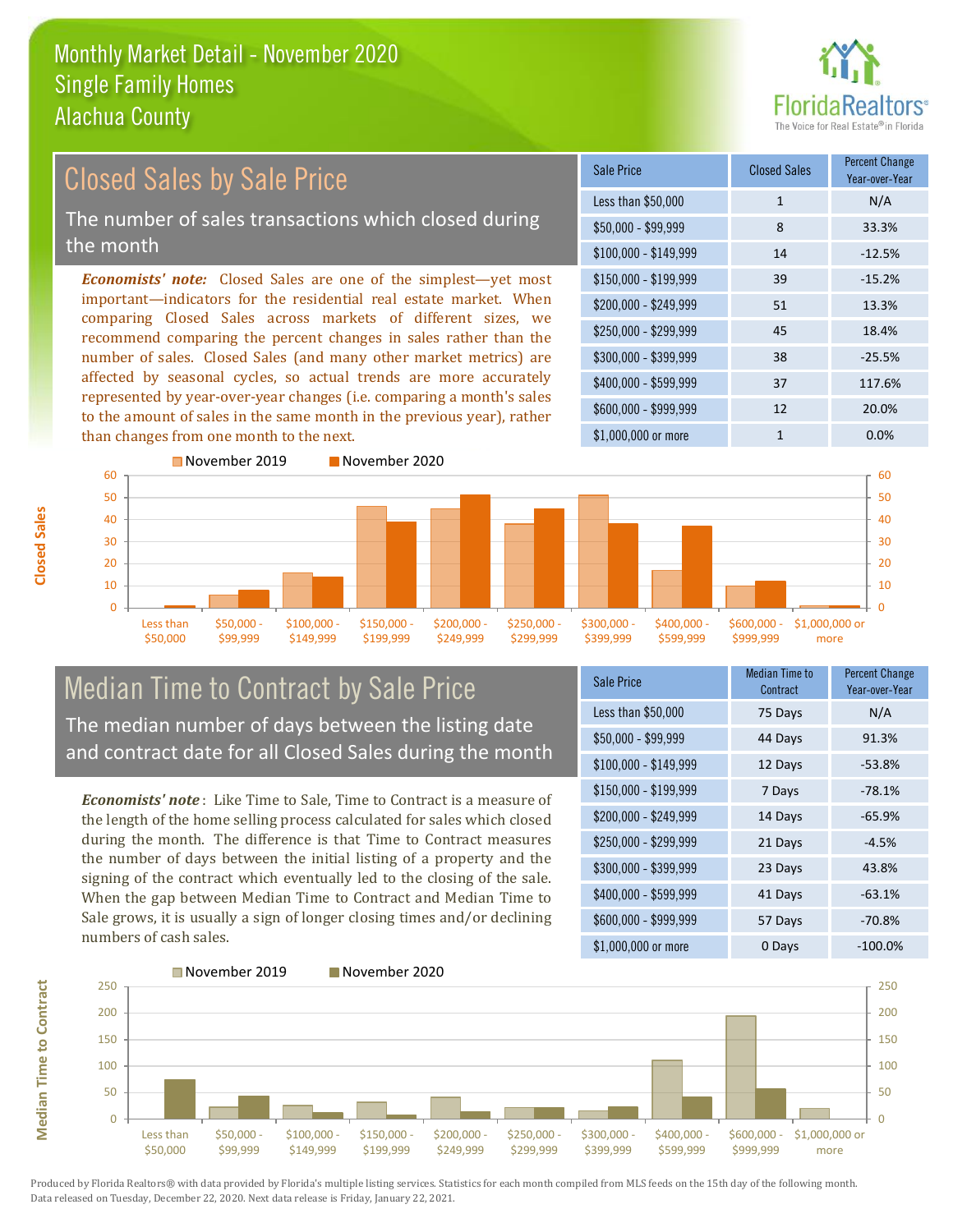

#### New Listings by Initial Listing Price The number of properties put onto the market during the month

*Economists' note:* New Listings tend to rise in delayed response to increasing prices, so they are often seen as a lagging indicator of market health. As prices rise, potential sellers raise their estimations of value—and in the most recent cycle, rising prices have freed up many potential sellers who were previously underwater on their mortgages. Note that in our calculations, we take care to not include properties that were recently taken off the market and quickly relisted, since these are not really *new* listings.

| <b>Initial Listing Price</b> | <b>New Listings</b> | <b>Percent Change</b><br>Year-over-Year |
|------------------------------|---------------------|-----------------------------------------|
| Less than \$50,000           | $\mathbf{1}$        | 0.0%                                    |
| $$50,000 - $99,999$          | 6                   | $-33.3%$                                |
| $$100,000 - $149,999$        | 13                  | $-43.5%$                                |
| $$150,000 - $199,999$        | 43                  | 13.2%                                   |
| \$200,000 - \$249,999        | 45                  | 7.1%                                    |
| \$250,000 - \$299,999        | 28                  | $-45.1%$                                |
| \$300,000 - \$399,999        | 41                  | $-4.7%$                                 |
| \$400,000 - \$599,999        | 27                  | 80.0%                                   |
| \$600,000 - \$999,999        | 12                  | 71.4%                                   |
| \$1,000,000 or more          | 1                   | $0.0\%$                                 |



# Inventory by Current Listing Price The number of property listings active at the end of the month

*Economists' note* : There are a number of ways to define and calculate Inventory. Our method is to simply count the number of active listings on the last day of the month, and hold this number to compare with the same month the following year. Inventory rises when New Listings are outpacing the number of listings that go off-market (regardless of whether they actually sell). Likewise, it falls when New Listings aren't keeping up with the rate at which homes are going off-market.

| <b>Current Listing Price</b> | Inventory | <b>Percent Change</b><br>Year-over-Year |
|------------------------------|-----------|-----------------------------------------|
| Less than \$50,000           | 1         | $-87.5%$                                |
| $$50,000 - $99,999$          | 17        | $-26.1%$                                |
| $$100,000 - $149,999$        | 19        | $-66.1%$                                |
| $$150,000 - $199,999$        | 56        | $-39.1%$                                |
| \$200,000 - \$249,999        | 52        | $-48.5%$                                |
| \$250,000 - \$299,999        | 66        | $-43.1%$                                |
| \$300,000 - \$399,999        | 111       | $-32.7%$                                |
| \$400,000 - \$599,999        | 75        | $-37.5%$                                |
| \$600,000 - \$999,999        | 46        | $-19.3%$                                |
| \$1,000,000 or more          | 26        | 30.0%                                   |



Produced by Florida Realtors® with data provided by Florida's multiple listing services. Statistics for each month compiled from MLS feeds on the 15th day of the following month. Data released on Tuesday, December 22, 2020. Next data release is Friday, January 22, 2021.

**Inventory**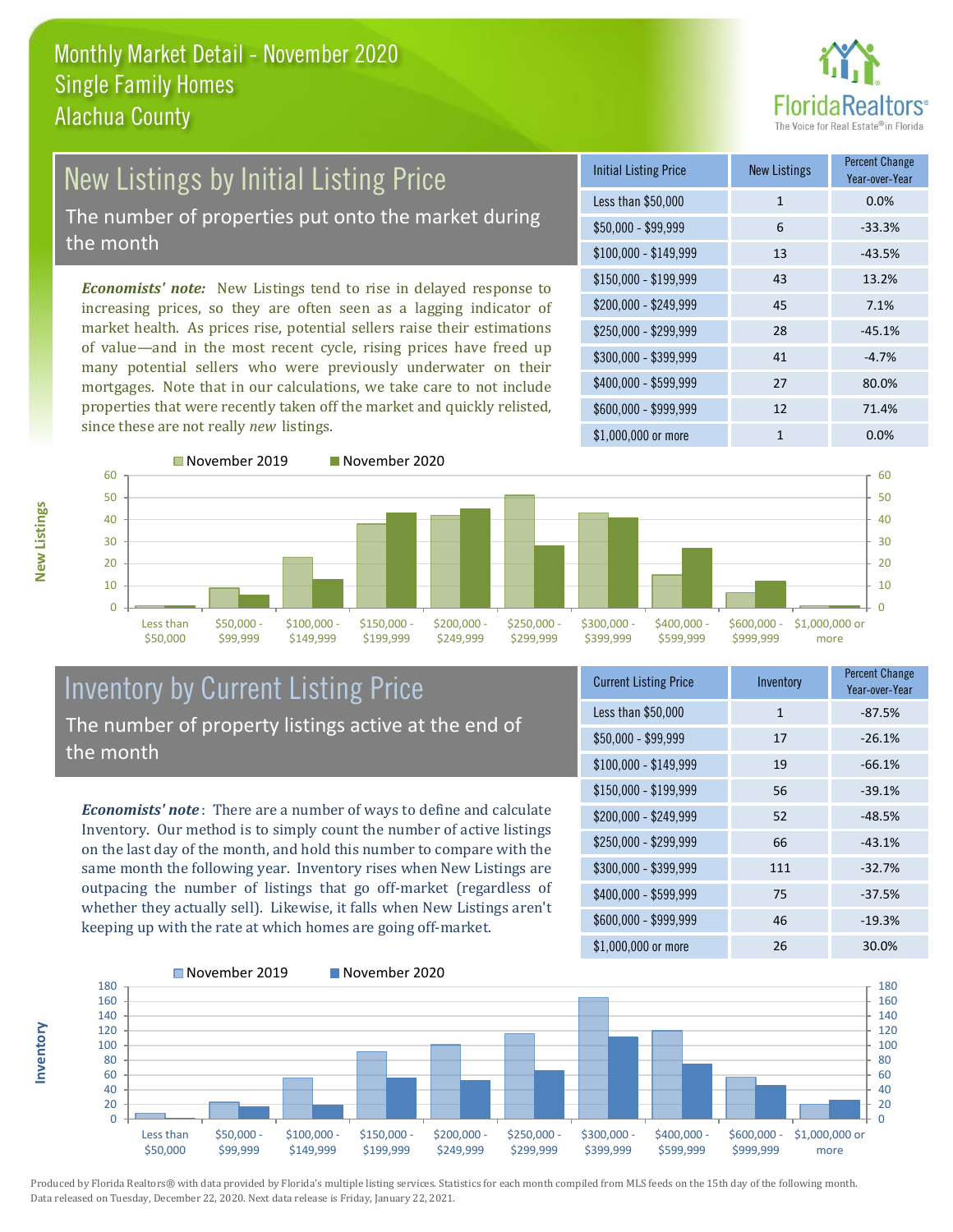#### Monthly Distressed Market - November 2020 Alachua County Single Family Homes



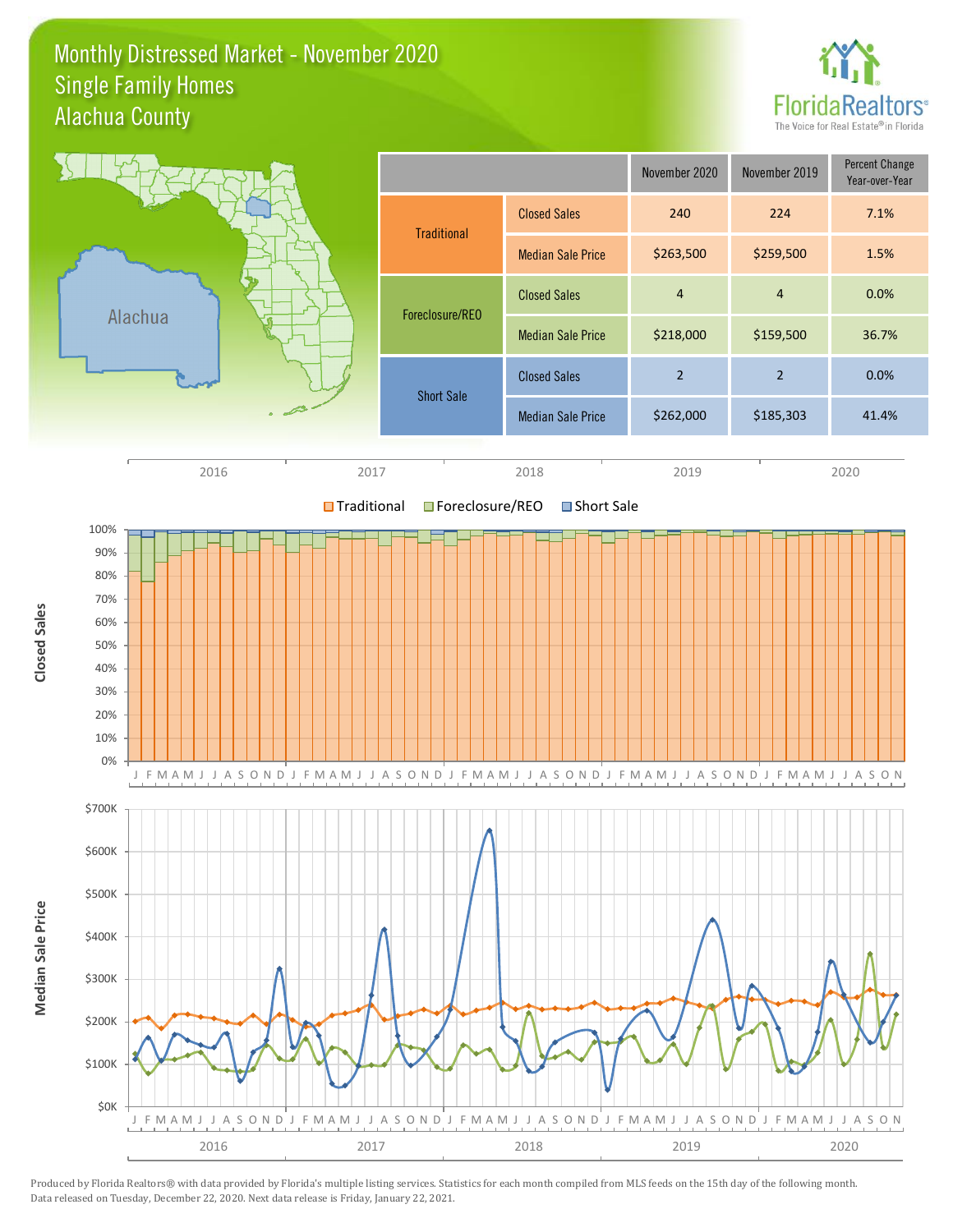Monthly Market Detail - November 2020 Alachua County Townhouses and Condos





| <b>Summary Statistics</b>                                       | November 2020 | November 2019 | <b>Percent Change</b><br>Year-over-Year |
|-----------------------------------------------------------------|---------------|---------------|-----------------------------------------|
| <b>Closed Sales</b>                                             | 38            | 39            | $-2.6%$                                 |
| Paid in Cash                                                    | 18            | 20            | $-10.0%$                                |
| <b>Median Sale Price</b>                                        | \$133,750     | \$130,000     | 2.9%                                    |
| <b>Average Sale Price</b>                                       | \$140,816     | \$121,401     | 16.0%                                   |
| <b>Dollar Volume</b>                                            | \$5.4 Million | \$4.7 Million | 13.0%                                   |
| <b>Median Percent of Original</b><br><b>List Price Received</b> | 97.4%         | 96.9%         | 0.5%                                    |
| <b>Median Time to Contract</b>                                  | 31 Days       | 22 Days       | 40.9%                                   |
| <b>Median Time to Sale</b>                                      | 75 Days       | 61 Days       | 23.0%                                   |
| <b>New Pending Sales</b>                                        | 71            | 51            | 39.2%                                   |
| <b>New Listings</b>                                             | 74            | 59            | 25.4%                                   |
| <b>Pending Inventory</b>                                        | 110           | 87            | 26.4%                                   |
| <b>Inventory (Active Listings)</b>                              | 186           | 102           | 82.4%                                   |
| Months Supply of Inventory                                      | 2.8           | 1.5           | 86.7%                                   |

The number of sales transactions which closed during the month

*Economists' note* : Closed Sales are one of the simplest—yet most important—indicators for the residential real estate market. When comparing Closed Sales across markets of different sizes, we recommend comparing the percent changes in sales rather than the number of sales. Closed Sales (and many other market metrics) are affected by seasonal cycles, so actual trends are more accurately represented by year-over-year changes (i.e. comparing a month's sales to the amount of sales in the same month in the previous year), rather than changes from one month to the next.

| <b>Month</b>      | <b>Closed Sales</b> | <b>Percent Change</b><br>Year-over-Year |
|-------------------|---------------------|-----------------------------------------|
| Year-to-Date      | 740                 | $-5.5%$                                 |
| November 2020     | 38                  | $-2.6%$                                 |
| October 2020      | 75                  | 56.3%                                   |
| September 2020    | 56                  | 12.0%                                   |
| August 2020       | 82                  | $-13.7%$                                |
| <b>July 2020</b>  | 85                  | $-4.5%$                                 |
| <b>June 2020</b>  | 94                  | $-4.1%$                                 |
| <b>May 2020</b>   | 61                  | $-41.3%$                                |
| April 2020        | 56                  | $-39.8%$                                |
| <b>March 2020</b> | 87                  | 27.9%                                   |
| February 2020     | 57                  | $-1.7%$                                 |
| January 2020      | 49                  | 19.5%                                   |
| December 2019     | 61                  | 13.0%                                   |
| November 2019     | 39                  | $-17.0%$                                |

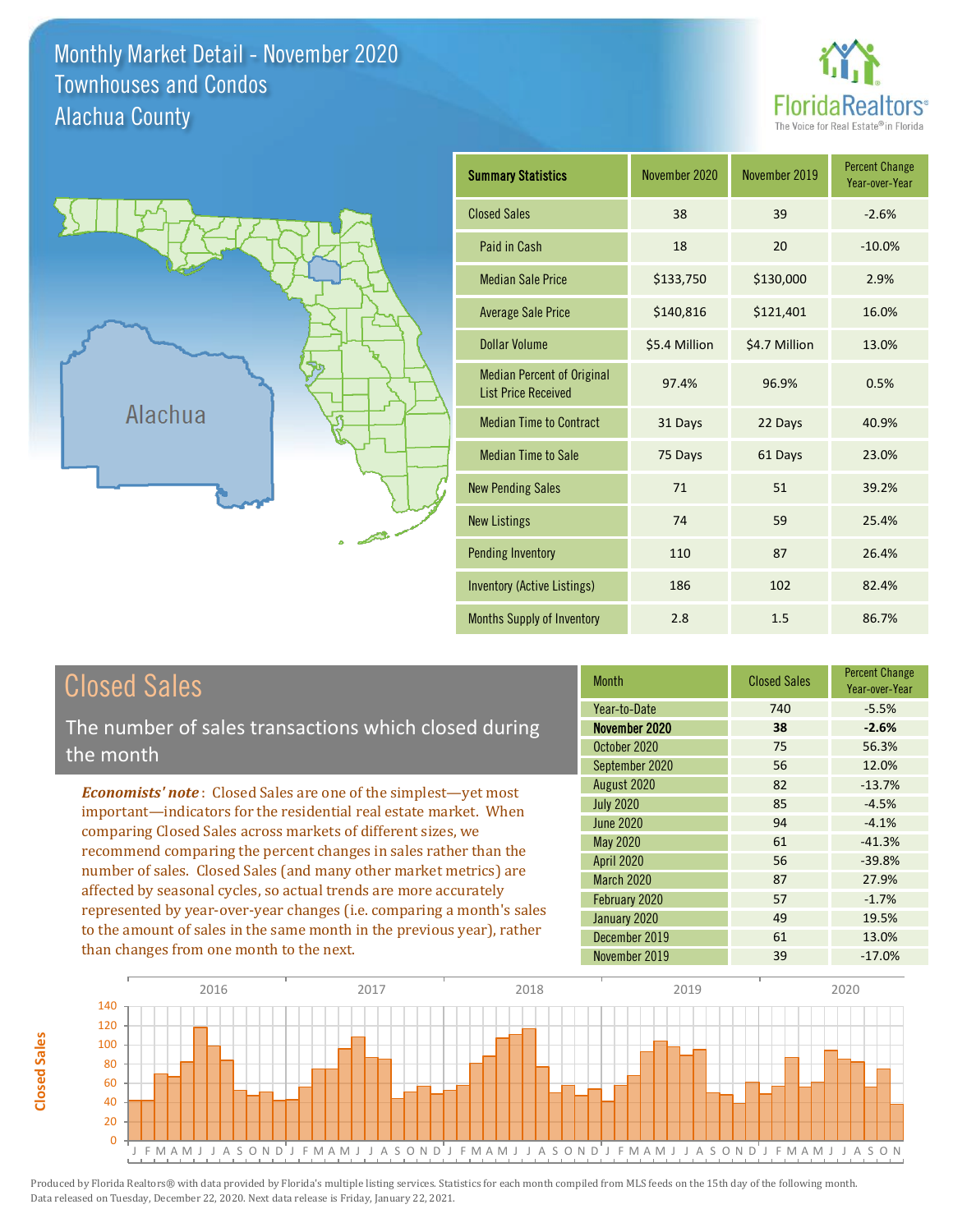

# *Economists' note:* Closed Sales are one of the simplest—yet most Closed Sales by Sale Price The number of sales transactions which closed during the month

important—indicators for the residential real estate market. When comparing Closed Sales across markets of different sizes, we recommend comparing the percent changes in sales rather than the number of sales. Closed Sales (and many other market metrics) are affected by seasonal cycles, so actual trends are more accurately represented by year-over-year changes (i.e. comparing a month's sales to the amount of sales in the same month in the previous year), rather than changes from one month to the next.





# Median Time to Contract by Sale Price The median number of days between the listing date and contract date for all Closed Sales during the month

*Economists' note* : Like Time to Sale, Time to Contract is a measure of the length of the home selling process calculated for sales which closed during the month. The difference is that Time to Contract measures the number of days between the initial listing of a property and the signing of the contract which eventually led to the closing of the sale. When the gap between Median Time to Contract and Median Time to Sale grows, it is usually a sign of longer closing times and/or declining numbers of cash sales.

| Sale Price            | <b>Median Time to</b><br>Contract | <b>Percent Change</b><br>Year-over-Year |
|-----------------------|-----------------------------------|-----------------------------------------|
| Less than \$50,000    | (No Sales)                        | N/A                                     |
| $$50,000 - $99,999$   | 20 Days                           | $-41.2%$                                |
| $$100,000 - $149,999$ | 8 Days                            | $-52.9%$                                |
| $$150,000 - $199,999$ | 32 Days                           | $-36.0%$                                |
| \$200,000 - \$249,999 | 114 Days                          | 70.1%                                   |
| \$250,000 - \$299,999 | 50 Days                           | N/A                                     |
| \$300,000 - \$399,999 | (No Sales)                        | N/A                                     |
| \$400,000 - \$599,999 | (No Sales)                        | N/A                                     |
| \$600,000 - \$999,999 | (No Sales)                        | N/A                                     |
| \$1,000,000 or more   | (No Sales)                        | N/A                                     |

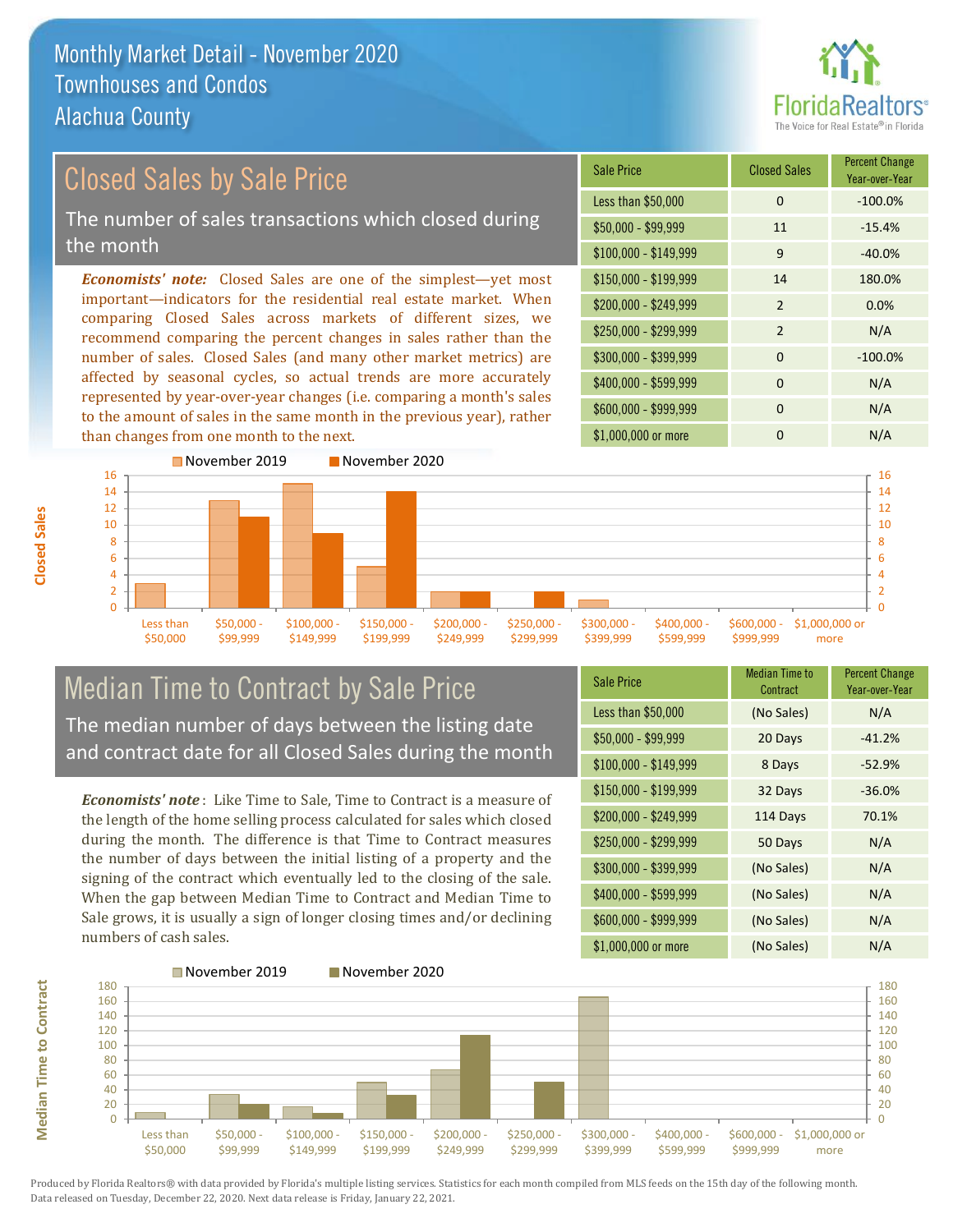

# New Listings by Initial Listing Price

The number of properties put onto the market during the month

*Economists' note:* New Listings tend to rise in delayed response to increasing prices, so they are often seen as a lagging indicator of market health. As prices rise, potential sellers raise their estimations of value—and in the most recent cycle, rising prices have freed up many potential sellers who were previously underwater on their mortgages. Note that in our calculations, we take care to not include properties that were recently taken off the market and quickly relisted, since these are not really *new* listings.

| <b>Initial Listing Price</b> | <b>New Listings</b> | <b>Percent Change</b><br>Year-over-Year |
|------------------------------|---------------------|-----------------------------------------|
| Less than \$50,000           | $\mathbf{1}$        | $-80.0%$                                |
| $$50,000 - $99,999$          | 12                  | 20.0%                                   |
| $$100,000 - $149,999$        | 24                  | $-4.0%$                                 |
| \$150,000 - \$199,999        | 21                  | 75.0%                                   |
| \$200,000 - \$249,999        | 9                   | 350.0%                                  |
| \$250,000 - \$299,999        | $\overline{4}$      | 0.0%                                    |
| \$300,000 - \$399,999        | 3                   | N/A                                     |
| \$400,000 - \$599,999        | $\Omega$            | N/A                                     |
| \$600,000 - \$999,999        | $\Omega$            | $-100.0%$                               |
| \$1,000,000 or more          | ŋ                   | N/A                                     |



# Inventory by Current Listing Price The number of property listings active at the end of the month

*Economists' note* : There are a number of ways to define and calculate Inventory. Our method is to simply count the number of active listings on the last day of the month, and hold this number to compare with the same month the following year. Inventory rises when New Listings are outpacing the number of listings that go off-market (regardless of whether they actually sell). Likewise, it falls when New Listings aren't keeping up with the rate at which homes are going off-market.

**Inventory**

**New Listings**

| <b>Current Listing Price</b> | Inventory    | <b>Percent Change</b><br>Year-over-Year |
|------------------------------|--------------|-----------------------------------------|
| Less than \$50,000           | $\mathbf{1}$ | $-66.7%$                                |
| $$50,000 - $99,999$          | 28           | $-3.4%$                                 |
| $$100,000 - $149,999$        | 66           | 153.8%                                  |
| $$150,000 - $199,999$        | 42           | 180.0%                                  |
| \$200,000 - \$249,999        | 26           | 188.9%                                  |
| \$250,000 - \$299,999        | 10           | 0.0%                                    |
| \$300,000 - \$399,999        | 8            | 33.3%                                   |
| \$400,000 - \$599,999        | 4            | 100.0%                                  |
| \$600,000 - \$999,999        | $\mathbf{1}$ | $-50.0%$                                |
| \$1,000,000 or more          | 0            | N/A                                     |

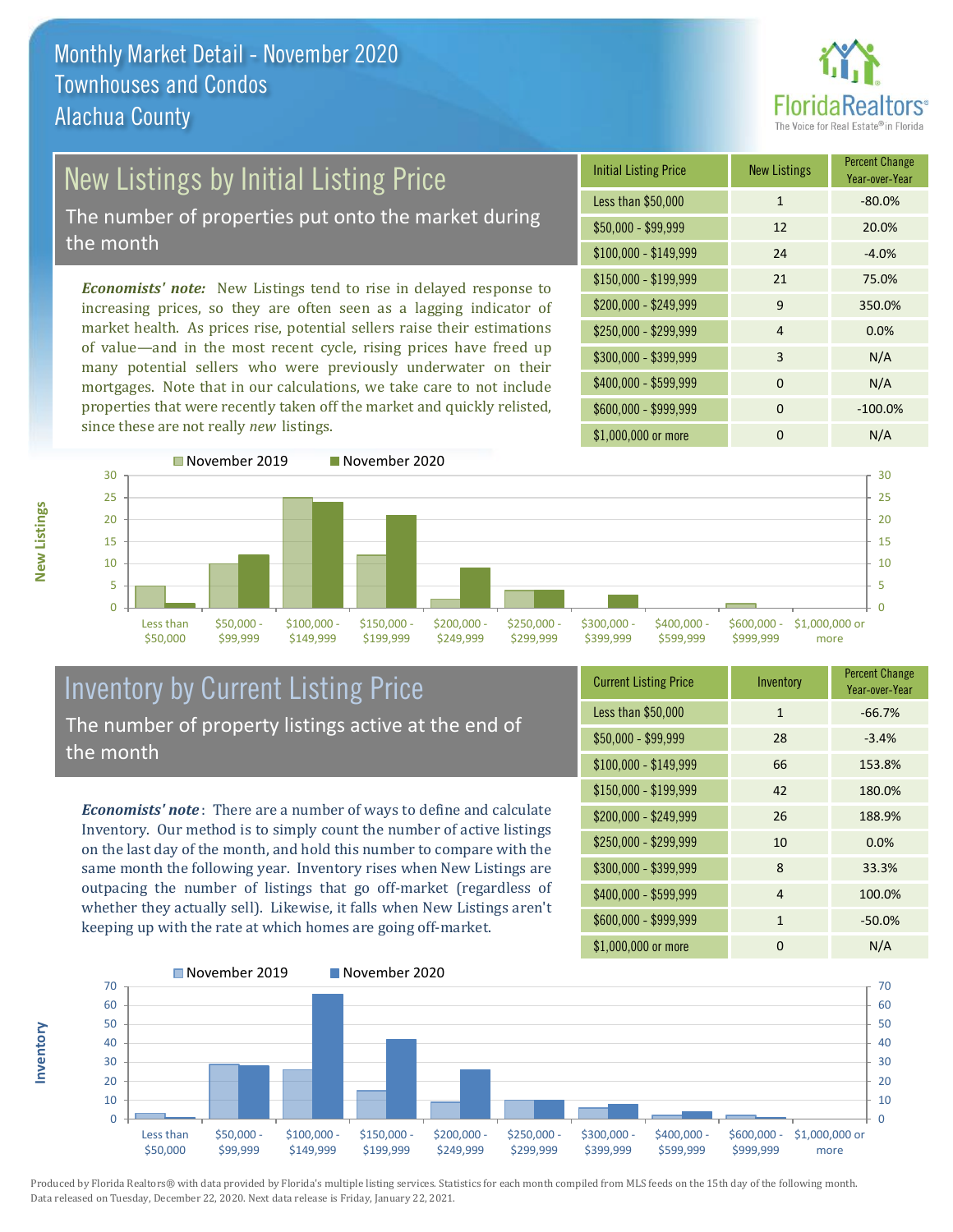#### Monthly Distressed Market - November 2020 Alachua County Townhouses and Condos



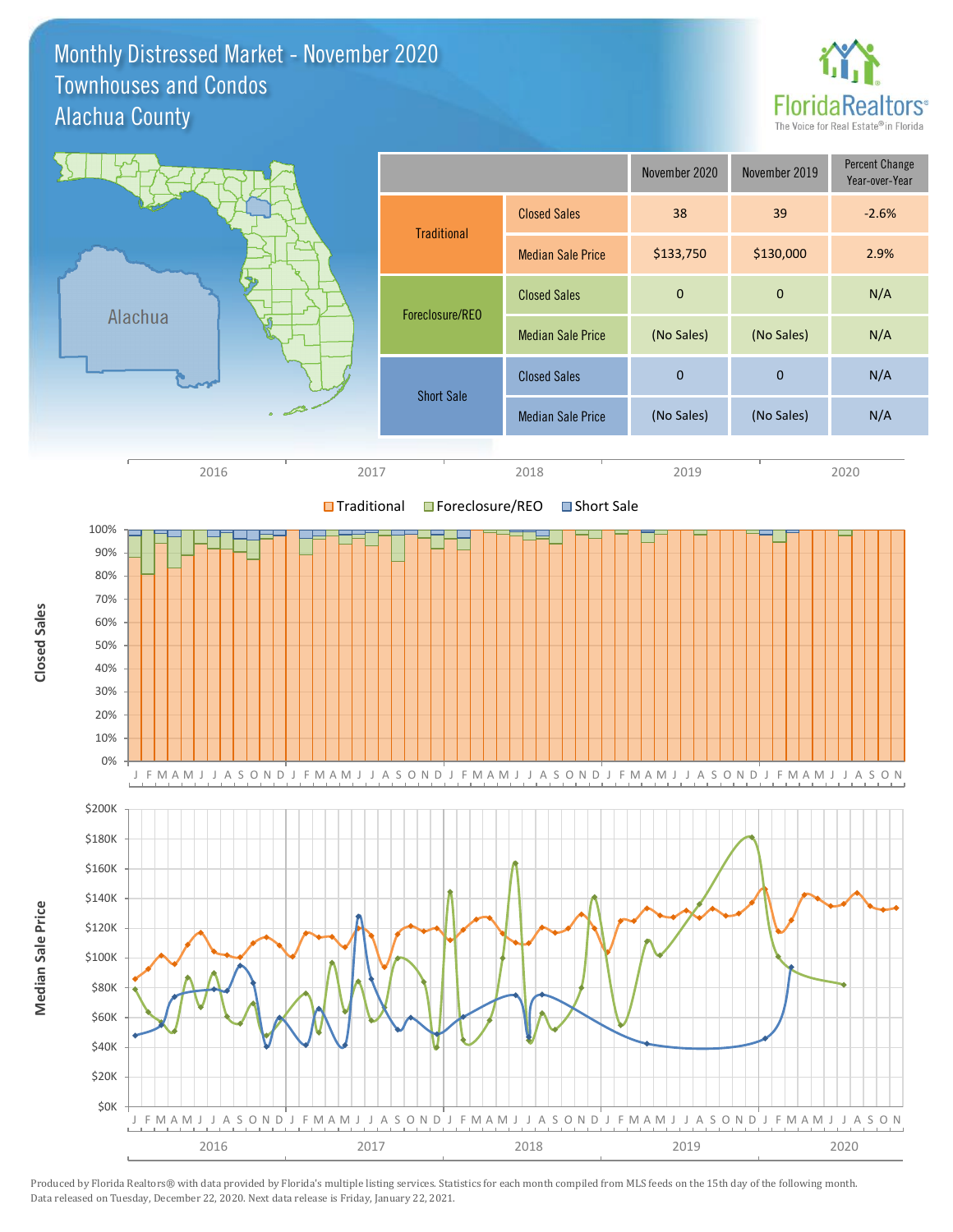### Monthly Market Detail - November 2020 Alachua County Manufactured Homes





**Closed Sales**

**Closed Sales** 

| <b>Summary Statistics</b>                                       | November 2020 | November 2019 | <b>Percent Change</b><br>Year-over-Year |
|-----------------------------------------------------------------|---------------|---------------|-----------------------------------------|
| <b>Closed Sales</b>                                             | 8             | 8             | 0.0%                                    |
| Paid in Cash                                                    | 3             | 4             | $-25.0%$                                |
| <b>Median Sale Price</b>                                        | \$102,750     | \$115,000     | $-10.7%$                                |
| <b>Average Sale Price</b>                                       | \$114,563     | \$129,201     | $-11.3%$                                |
| Dollar Volume                                                   | \$916,504     | \$1.0 Million | $-11.3%$                                |
| <b>Median Percent of Original</b><br><b>List Price Received</b> | 100.1%        | 88.6%         | 13.0%                                   |
| <b>Median Time to Contract</b>                                  | 23 Days       | 46 Days       | $-50.0%$                                |
| <b>Median Time to Sale</b>                                      | 66 Days       | 86 Days       | $-23.3%$                                |
| <b>New Pending Sales</b>                                        | 17            | 11            | 54.5%                                   |
| <b>New Listings</b>                                             | 16            | 10            | 60.0%                                   |
| Pending Inventory                                               | 29            | 23            | 26.1%                                   |
| Inventory (Active Listings)                                     | 29            | 48            | $-39.6%$                                |
| Months Supply of Inventory                                      | 2.7           | 4.4           | $-38.6%$                                |

| <b>Closed Sales</b>                                                                                                                                                                                                                                                                                                                                                                                                                                                                                                                                                                                                      | <b>Month</b>                                                     | <b>Closed Sales</b>           | <b>Percent Change</b><br>Year-over-Year    |
|--------------------------------------------------------------------------------------------------------------------------------------------------------------------------------------------------------------------------------------------------------------------------------------------------------------------------------------------------------------------------------------------------------------------------------------------------------------------------------------------------------------------------------------------------------------------------------------------------------------------------|------------------------------------------------------------------|-------------------------------|--------------------------------------------|
| The number of sales transactions which closed during<br>the month                                                                                                                                                                                                                                                                                                                                                                                                                                                                                                                                                        | Year-to-Date<br>November 2020<br>October 2020<br>September 2020  | 119<br>8<br>12<br>11          | $-2.5%$<br>0.0%<br>20.0%<br>$-31.3%$       |
| <b>Economists' note:</b> Closed Sales are one of the simplest—yet most<br>important-indicators for the residential real estate market. When<br>comparing Closed Sales across markets of different sizes, we<br>recommend comparing the percent changes in sales rather than the<br>number of sales. Closed Sales (and many other market metrics) are<br>affected by seasonal cycles, so actual trends are more accurately<br>represented by year-over-year changes (i.e. comparing a month's sales<br>to the amount of sales in the same month in the previous year), rather<br>than changes from one month to the next. | August 2020<br><b>July 2020</b><br>June 2020<br>May 2020         | 14<br>15<br>17<br>11          | 27.3%<br>66.7%<br>30.8%<br>10.0%           |
|                                                                                                                                                                                                                                                                                                                                                                                                                                                                                                                                                                                                                          | <b>April 2020</b><br>March 2020<br>February 2020<br>January 2020 | 10<br>9<br>$\mathbf{1}$<br>11 | $-28.6%$<br>$-18.2%$<br>$-90.0\%$<br>10.0% |
|                                                                                                                                                                                                                                                                                                                                                                                                                                                                                                                                                                                                                          | December 2019<br>November 2019                                   | 10<br>8                       | 0.0%<br>$-11.1%$                           |

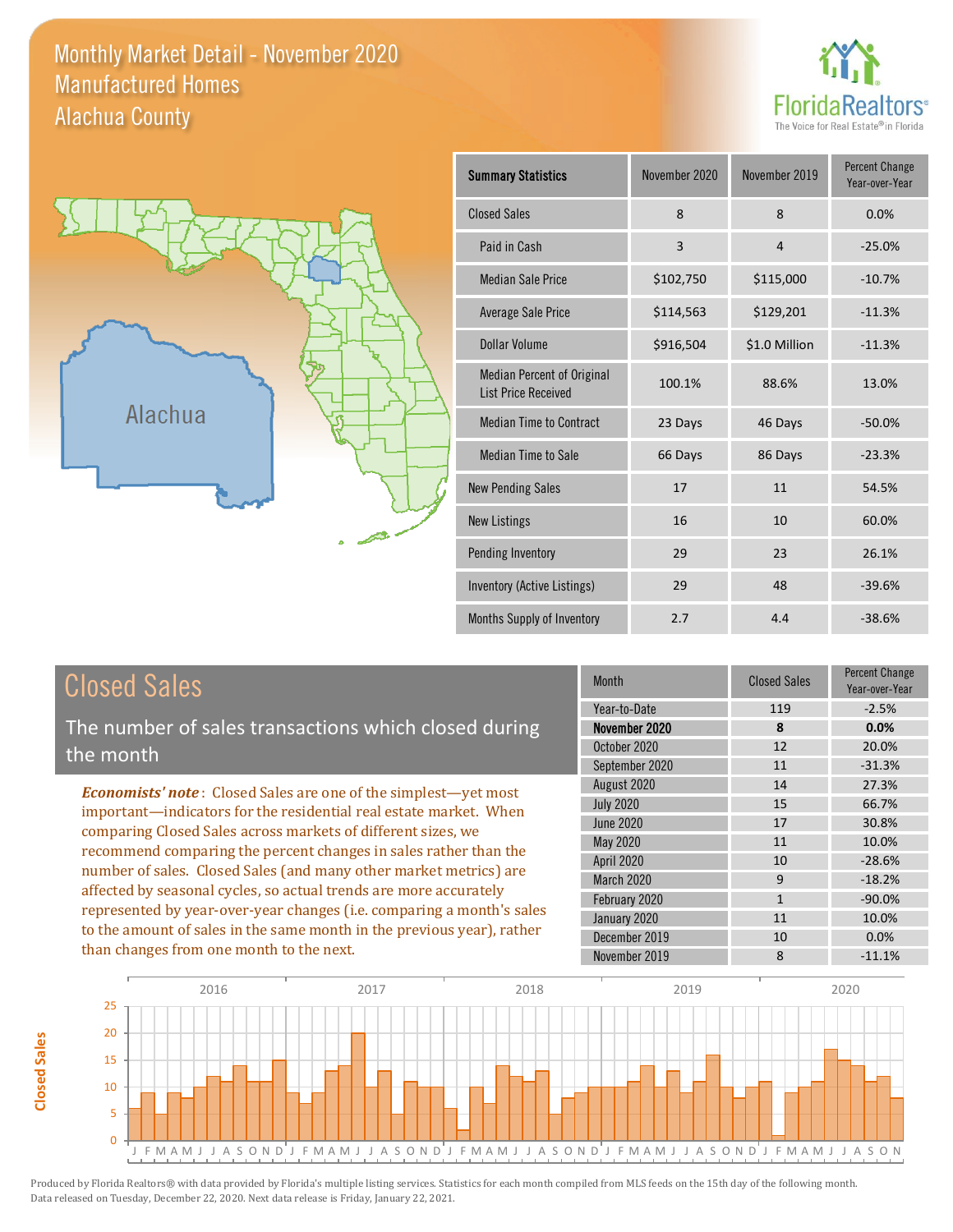

#### \$100,000 - \$149,999 2 -50.0% Sale Price Closed Sales Percent Change Year-over-Year Less than \$50,000 1 1 0.0% \$50,000 - \$99,999 3 200.0% \$150,000 - \$199,999 1 0.0%  $$200.000 - $249.999$  1 N/A  $$400,000 - $599,999$  0 N/A \$600,000 - \$999,999 0 0 N/A *Economists' note:* Closed Sales are one of the simplest—yet most important—indicators for the residential real estate market. When comparing Closed Sales across markets of different sizes, we recommend comparing the percent changes in sales rather than the number of sales. Closed Sales (and many other market metrics) are affected by seasonal cycles, so actual trends are more accurately represented by year-over-year changes (i.e. comparing a month's sales to the amount of sales in the same month in the previous year), rather than changes from one month to the next. \$1,000,000 or more 0 0 N/A \$250,000 - \$299,999 0 -100.0% \$300,000 - \$399,999 0 0 N/A November 2019 November 2020 Closed Sales by Sale Price The number of sales transactions which closed during the month



# Median Time to Contract by Sale Price The median number of days between the listing date and contract date for all Closed Sales during the month

*Economists' note* : Like Time to Sale, Time to Contract is a measure of the length of the home selling process calculated for sales which closed during the month. The difference is that Time to Contract measures the number of days between the initial listing of a property and the signing of the contract which eventually led to the closing of the sale. When the gap between Median Time to Contract and Median Time to Sale grows, it is usually a sign of longer closing times and/or declining numbers of cash sales.

| Sale Price            | <b>Median Time to</b><br>Contract | <b>Percent Change</b><br>Year-over-Year |
|-----------------------|-----------------------------------|-----------------------------------------|
| Less than \$50,000    | 6 Days                            | $-25.0%$                                |
| $$50,000 - $99,999$   | 90 Days                           | 50.0%                                   |
| $$100,000 - $149,999$ | 17 Days                           | $-50.0\%$                               |
| $$150,000 - $199,999$ | 1 Day                             | $-97.5%$                                |
| \$200,000 - \$249,999 | 26 Days                           | N/A                                     |
| \$250,000 - \$299,999 | (No Sales)                        | N/A                                     |
| \$300,000 - \$399,999 | (No Sales)                        | N/A                                     |
| \$400,000 - \$599,999 | (No Sales)                        | N/A                                     |
| \$600,000 - \$999,999 | (No Sales)                        | N/A                                     |
| \$1,000,000 or more   | (No Sales)                        | N/A                                     |



**Closed Sales**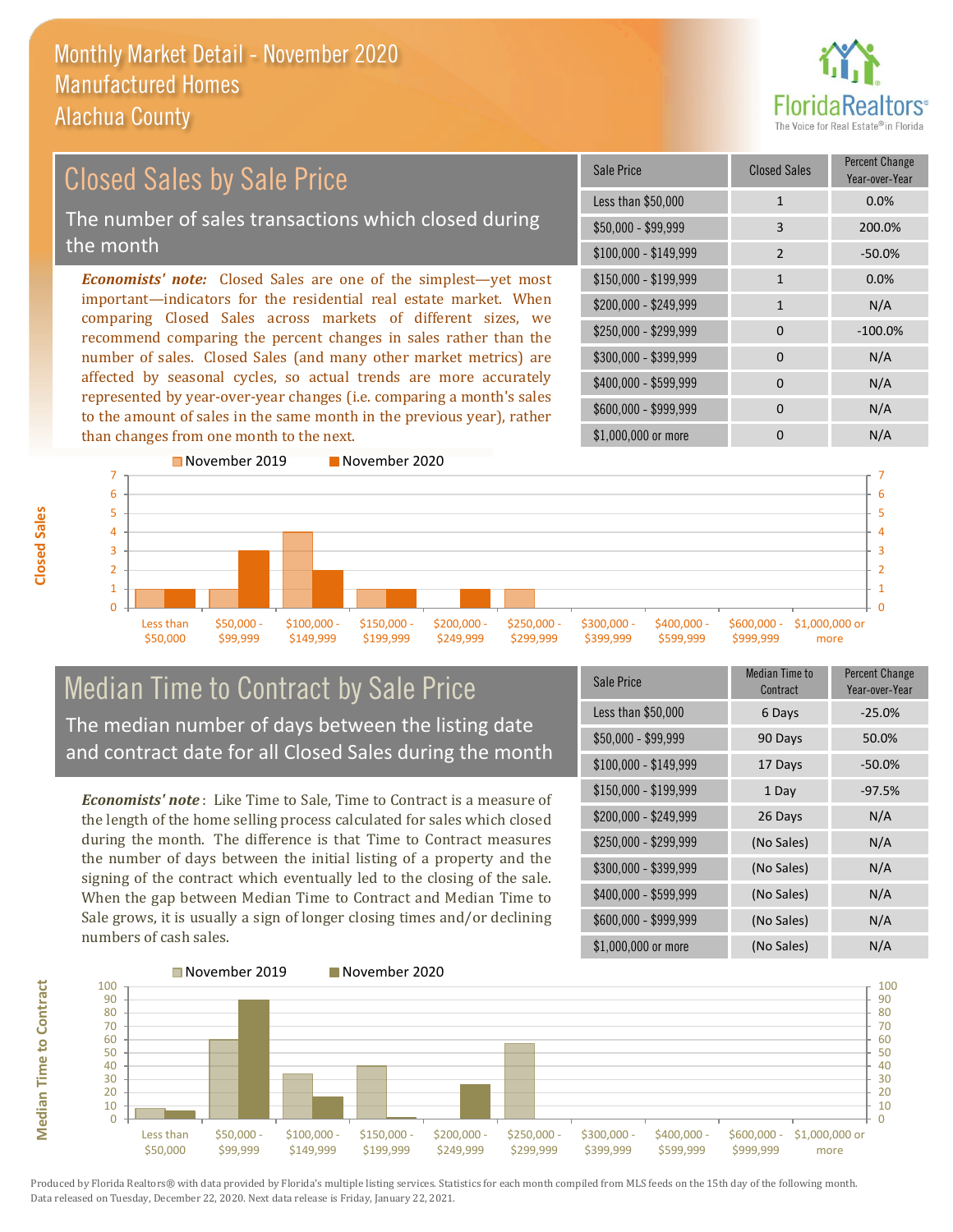

# New Listings by Initial Listing Price The number of properties put onto the market during the month

*Economists' note:* New Listings tend to rise in delayed response to increasing prices, so they are often seen as a lagging indicator of market health. As prices rise, potential sellers raise their estimations of value—and in the most recent cycle, rising prices have freed up many potential sellers who were previously underwater on their mortgages. Note that in our calculations, we take care to not include properties that were recently taken off the market and quickly relisted, since these are not really *new* listings.

| <b>Initial Listing Price</b> | <b>New Listings</b> | <b>Percent Change</b><br>Year-over-Year |
|------------------------------|---------------------|-----------------------------------------|
| Less than \$50,000           | $\Omega$            | $-100.0%$                               |
| \$50,000 - \$99,999          | 7                   | 133.3%                                  |
| $$100,000 - $149,999$        | 3                   | $-40.0%$                                |
| $$150,000 - $199,999$        | 5                   | 400.0%                                  |
| \$200,000 - \$249,999        | $\mathbf{1}$        | N/A                                     |
| \$250,000 - \$299,999        | $\Omega$            | N/A                                     |
| \$300,000 - \$399,999        | $\Omega$            | N/A                                     |
| \$400,000 - \$599,999        | $\Omega$            | N/A                                     |
| \$600,000 - \$999,999        | $\Omega$            | N/A                                     |
| \$1,000,000 or more          | n                   | N/A                                     |



## Inventory by Current Listing Price The number of property listings active at the end of the month

*Economists' note* : There are a number of ways to define and calculate Inventory. Our method is to simply count the number of active listings on the last day of the month, and hold this number to compare with the same month the following year. Inventory rises when New Listings are outpacing the number of listings that go off-market (regardless of whether they actually sell). Likewise, it falls when New Listings aren't keeping up with the rate at which homes are going off-market.

| <b>Current Listing Price</b> | Inventory      | Percent Change<br>Year-over-Year |
|------------------------------|----------------|----------------------------------|
| Less than \$50,000           | 0              | $-100.0%$                        |
| $$50,000 - $99,999$          | 8              | 14.3%                            |
| $$100,000 - $149,999$        | 7              | $-53.3%$                         |
| $$150,000 - $199,999$        | 7              | 0.0%                             |
| \$200,000 - \$249,999        | $\overline{2}$ | $-66.7%$                         |
| \$250,000 - \$299,999        | 0              | $-100.0%$                        |
| \$300,000 - \$399,999        | 3              | N/A                              |
| \$400,000 - \$599,999        | $\overline{2}$ | $-50.0%$                         |
| \$600,000 - \$999,999        | $\Omega$       | $-100.0%$                        |
| \$1,000,000 or more          | O              | N/A                              |



Produced by Florida Realtors® with data provided by Florida's multiple listing services. Statistics for each month compiled from MLS feeds on the 15th day of the following month. Data released on Tuesday, December 22, 2020. Next data release is Friday, January 22, 2021.

**Inventory**